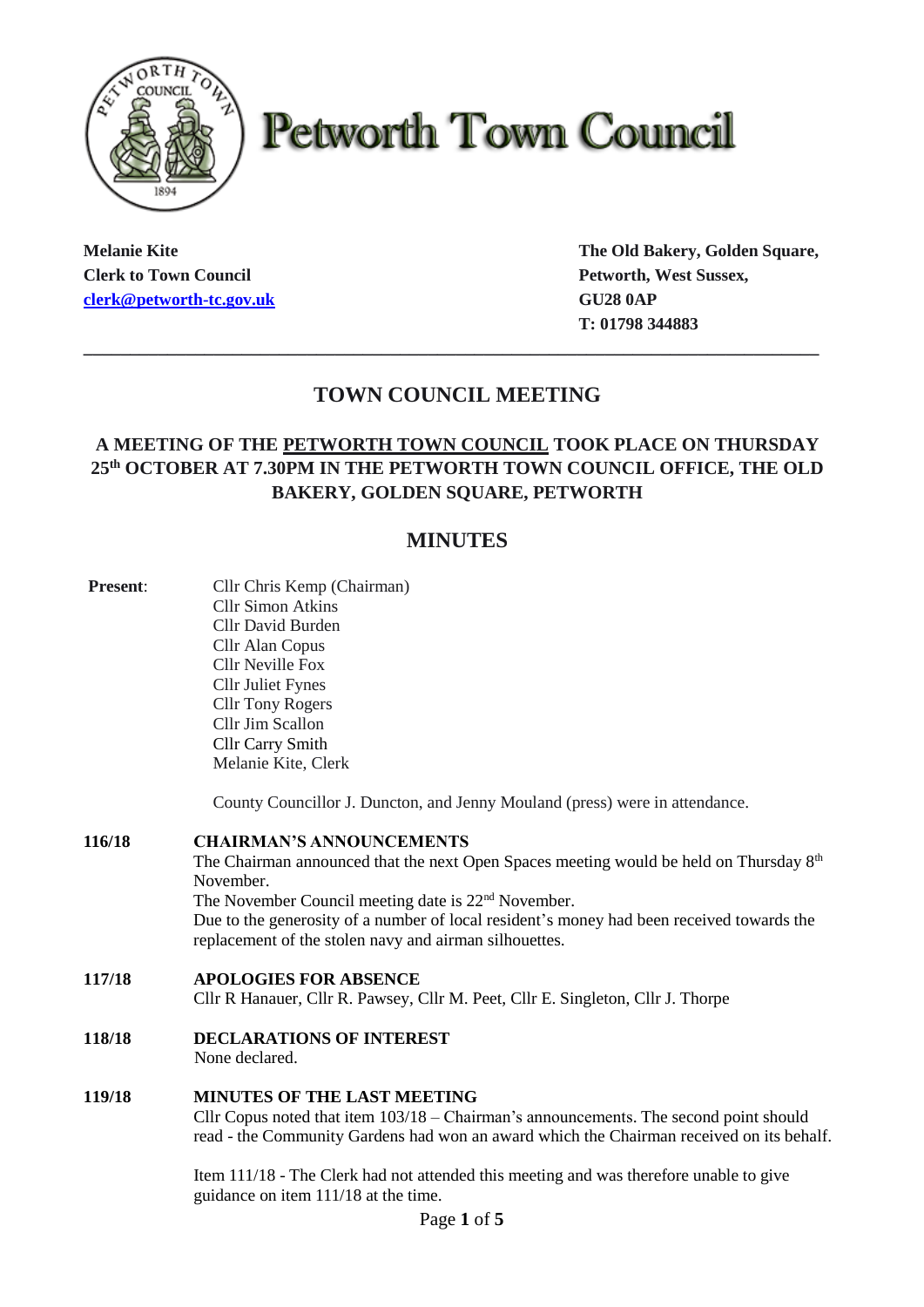The internal audit report had been considered and accepted at Finance and General Purposes meeting in August and forwarded to the External Auditor who was aware that this would be seen after the AGAR forms had been signed and submitted.

As requested, the clerk had spoken to the internal auditor regarding the supporting statements. Business Development Group had been corrected to read a Community Investment Company (CIC).

The Minutes of the meeting held on  $25<sup>th</sup>$  September 2018 were approved subject to the correction in the wording as above.

Proposed Cllr Smith, seconded Cllr Copus, unanimously approved.

#### **120/18 MATTERS ARISING**

There were no matters arising.

#### **121/18 PUBLIC PARTICIPATION SESSION** Adjournment of the meeting for public questions. No members of the public were present. Meeting reconvened

#### **122/18 REPORT FROM DISTRICT AND COUNTY COUNCILLORS**

County Councillor J. Duncton reported that:

- In addition to going to council meetings she had been attending parish and town luncheon clubs which had enabled her to get around more of her councils.
- Crowd Funding was continuing to be popular and she had visited some of the 14 official ones funded by WSCC.
- The meeting of the Watershed Grant had been cancelled and will now be held next week. However, payments were still being made and she felt sure that money would be kept in those budgets.
- Members Development Group on which she sits, is a group formed to gain a better understanding of what concerns people might have (child care, disability) who want to stand in the local community and possibly join local government. Events will be put on ahead of the next elections.
- Budget times remain tough. The county has  $£155m$  to save over the next 3 years having already saved £156m.
- She attended the AGM at Lodge Hill and emphasized what extremely good facilities they have for young people. and
- At the last weeks County Council meeting she put forward a motion with regard to the delegating of oil and gas exploration to central Government, and objecting to it. She said that this sort of decision needs to be kept locally – "making it clear that we will oppose attempts by government to dilute local democracy". It was supported unanimously by all parties in the Chamber.

Cllr Kemp asked if Cty Cllr Duncton had heard anything about the re-arrangement of the Partnership and Community Team as he had received an email from Rachael North. She confirmed that Peter Lawerence is the officer looking after the North of the Downs area.

#### **123/18 FINANCE AND GENERAL PURPOSE COMMITTEE** The Minutes of the meetings held on (as amended by the meeting held on 18th September 2018) were adopted.

Proposed Cllr Copus, seconded Cllr Scallon, unanimously approved.

#### **124/18 INVOICES FOR APPROVAL**

All invoices had been approved for payment at the meeting.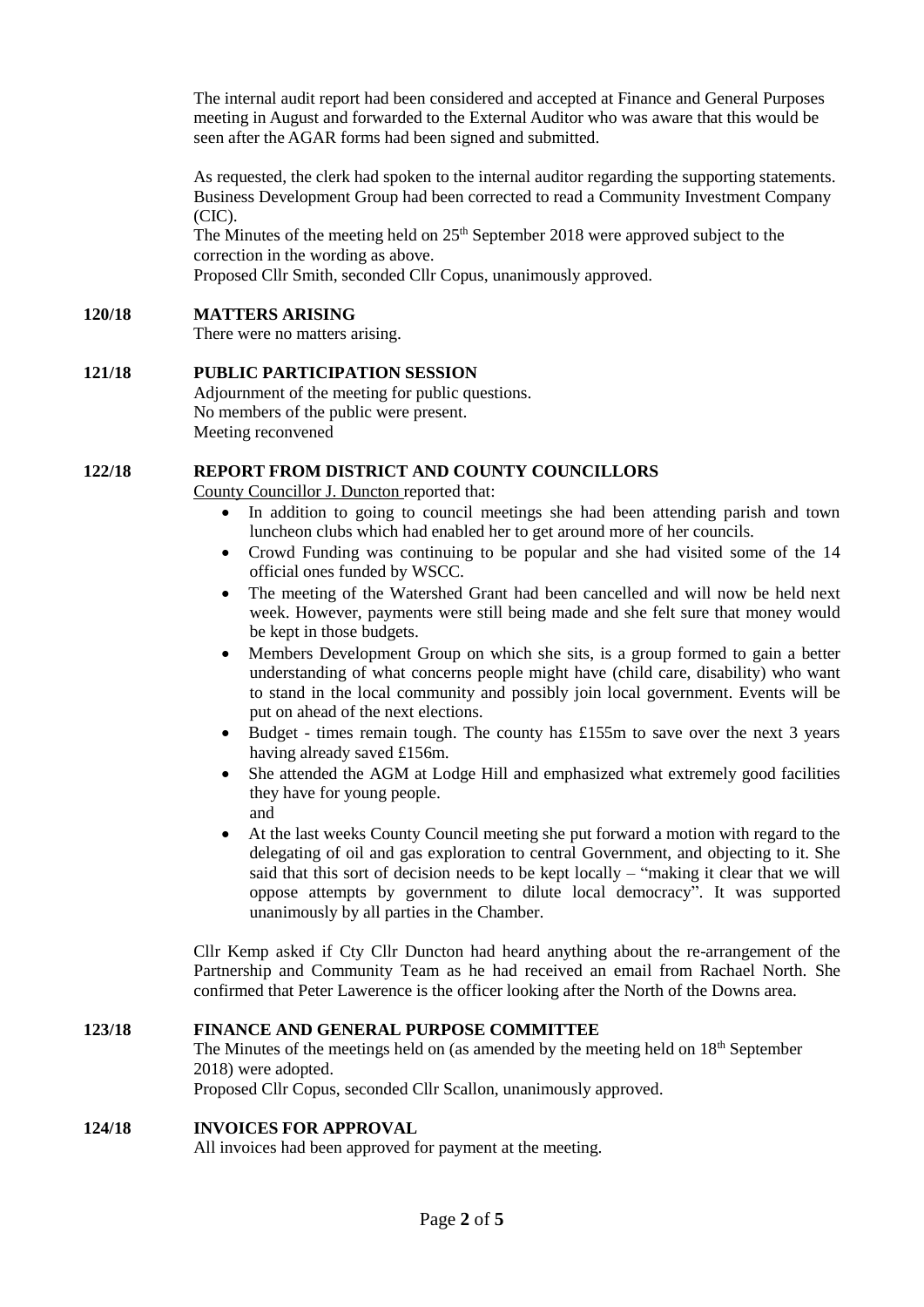Cllr Copus added that 3 additional invoices from John Bridle had arrived after the meeting. These were for his work watering of the summer hanging baskets and tubs, and for weekly playground inspections at both Hampers Green and Rosemary Gardens. He proposed that these invoices should be paid, seconded by Cllr Evans, all members agreed.

#### **125/18 GRANT APPLICATION**

The finance committee had considered the grant application from a parent at the Petworth Primary School asking for £400 to start an out of hours book club. This is supported by the school.

Cllr Copus made the following points:

This would have to be regarded as a project set-up. The Town Council would not guarantee to keep the book club going.

Should the club fail, the school would still have the use of the books.

That Cllr Fox suggested that the organiser come to council meeting, on a quarterly basis, to give an update on how the club was doing. This had been agreed.

Subject to the organiser agreeing to give a 3 monthly update the finance committee recommended to award the full grant.

Cllr Scallon asked how this would be integrated with the library which is in desperate need of support to keep it going. Cllr Kemp replied that although the library could arrange to get as many books as required and that these could be kept for a period of 7 weeks, it was felt that the library did not adequately fulfil all the book club's criteria. The organiser also wished to build its own library which would be used for future year students. It was felt that the library had limitations for this book club.

Cllr Fynes also pointed out that it would be good for children to use the library but also to encourage them to go to second hand book sales.

Cllr Copus proposed, seconded Cllr Rogers, all agreed.

#### **126/18 BUDGET 2019/20**

The Clerk had prepared a draft budget but it was decided to discuss this in a working group at a separate meeting next week.

#### **127/18 HIGHWAYS, TRAFFIC AND PLANNING COMMITTEE**

The Minutes of the meetings held on  $12<sup>th</sup>$  September 2018 were adopted. Proposed Cllr Rogers, seconded Cllr Smith all in favour.

Cllr Kemp reminded members that the Rotherlea housing development will be discussed at the SDNP planning meeting on 8th November. Cllr Kemp and Cllr Rogers will be attending. Cllr Atkins was thanked for his excellent report objecting to the application based on Petworth Neighbourhood Plan.

#### **128/18 OPEN SPACES COMMITTEE**

The Minutes of the meeting held on 4<sup>th</sup> September 2018 were accepted. Proposed Cllr Scallon, seconded Cllr Copus all in favour.

A letter from residents regarding the Hampers Green playground had been circulated for information. The playground at Hampers Green is an on-going issue and measures are already being taken to try to alleviate some of the problems. This will continue to be discussed as an agenda item in Open Spaces.

Litter Pick – Reminder of date,  $24<sup>th</sup>$  November at 2pm, meet at the town council office.

#### **129/18 TO RECEIVE UP DATES FROM WORKING PARTIES AND GROUPS (a)Petworth Business Association**

The AGM was held last week. There was a change in some committee members.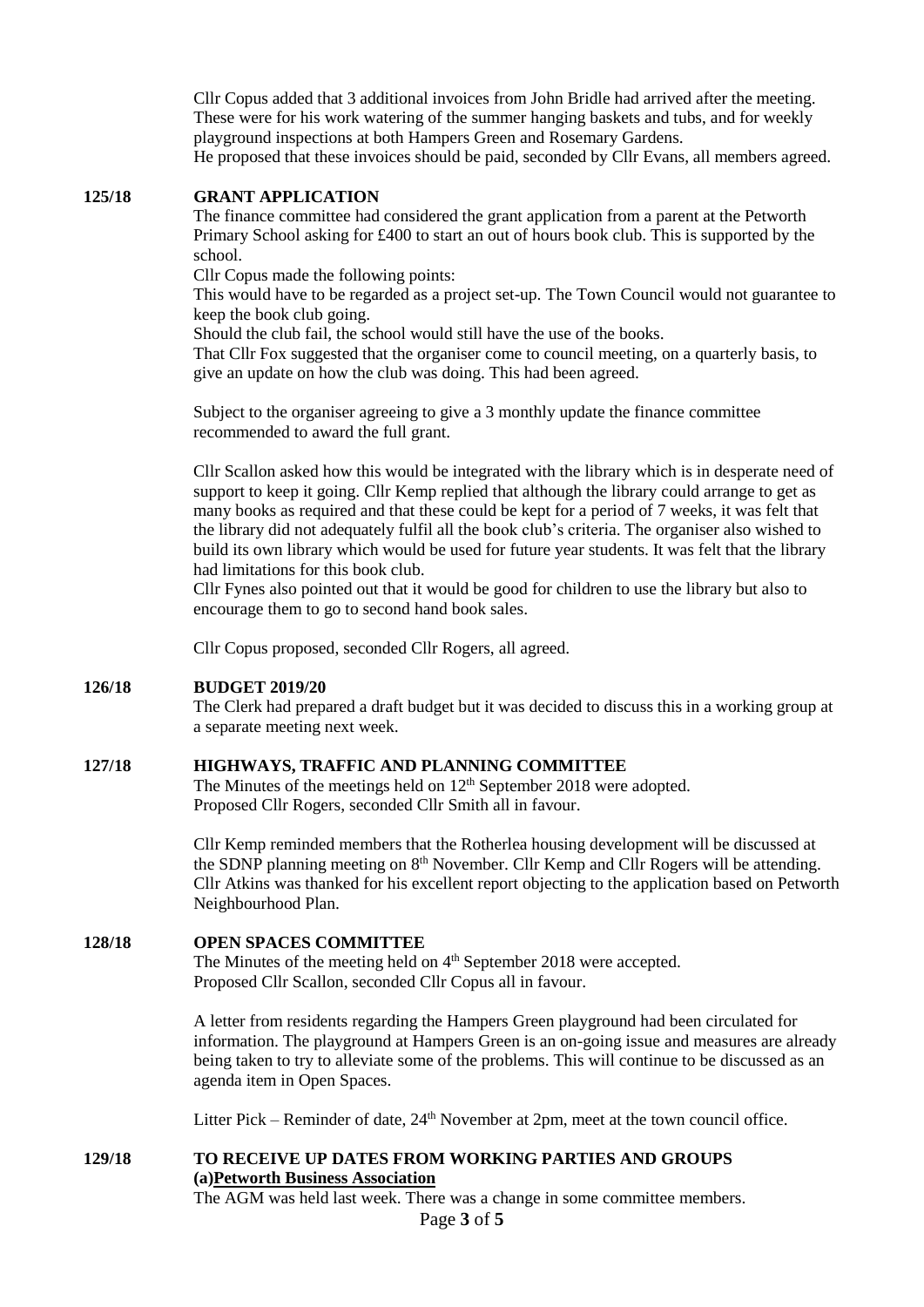A proposal to change the boundary for being able to join the PBA is being discussed. The Christmas town maps are now available and being distributed. The PBA will take the initiative for 'Tourism' and will liaise with the town council.

#### **(b) Traffic, bus and highways**

The HGV proposal is now with West Sussex Highways for comments on the proposal. The proposal calls for redesigning the signs at the approach roads to stop these vehicles inadvertedly coming up North Street and Angel Street.

There is a meeting on November  $7<sup>th</sup>$  for the residents of Angel Street to voice their views on the traffic situation of Angel Street. Recommendations will then be put forward for both North Street and Angel Street traffic calming.

Cllr Kemp reported that Petworth Town Council's proposal for a pelican crossing on the A272 had been accepted by highways and it will go to the County Committee meeting on 6<sup>th</sup> November. It would be another 2years before highways will be putting it in.

Cllr Fynes informed the Members that the County Council is doing a bus survey looking at all their subsidies on certain routes. She felt that this should not be ignored and that as many people as possible should be made aware of it and respond. Petworth Town Council, having already done its own survey should forward the results of this to CDC.

#### **131/18 NEW HOMES BONUS**

Motion: To accept the conditions as set out in the 'Agreement relating to New Homes Bonus (Parish Allocations) 2018/19'for the award of £1,940 in respect of new equipment for the Cricket Club.

Cllr Copus stated that the agreement is between CDC and Petworth Town Council and that the money will purchase 2 cricket bowling machines for the Petworth Cricket Club.

Resolution: Cllr Kemp proposed that the conditions are accepted, seconded by Cllr Smith, all members unanimously agreed.

#### **132/18 LECONFIELD HALL – BUS SHELTER AREA, Cllr Fynes**

Cllr Fynes gave a resume of the email correspondence between the chairman of the Leconfield Hall, Chris Miles, Cllr Kemp and herself. Chris Miles had asked Petworth Town Council to clean the area inside the bus shelter where the Hall keeps its bins.

Cllr Fynes, in her capacity as a Trustee of the Hall, had replied to Chris Miles saying that she did not think it was appropriate for the hall to keep their bins inside the bus shelter especially as they were blocking the emergency exit to the hall. They had previously been kept inside under the stairs.

Chris Miles responded that the terms of the licence held PTC responsible for maintaining the area inside the bus shelter.

Cllr Fynes acknowledged that, if this was the case, then the council was obligated to keep it clean but asked whether the town council wished to continue to allow the hall to keep their bins inside the bus shelter? This was discussed and the members agreed that the bins should be removed. The Clerk was asked to write to the Chairman of the Leconfield Hall to request that the bins be removed from this area.

#### **133/18 PETWORTH COMMUNITY GARDENS**

Cllr Fox wanted assurance that the Tenancy Agreement is acknowledged as specific to the Community Gardens, a charitable organisation, and therefore not to seen as having contradictory standards. This was agreed.

Subject to the Clerk checking that the allotment lease agreement with the Leconfield Estate did not contain a clause prohibiting the sale of produce, the Tenancy Agreement for the Petworth Community Gardens was approved.

Proposed Cllr Scallon, seconded Cllr Evans, unanimously approved.

**134/18 THE BATTLE IS OVER – ROSEMARY GARDENS**